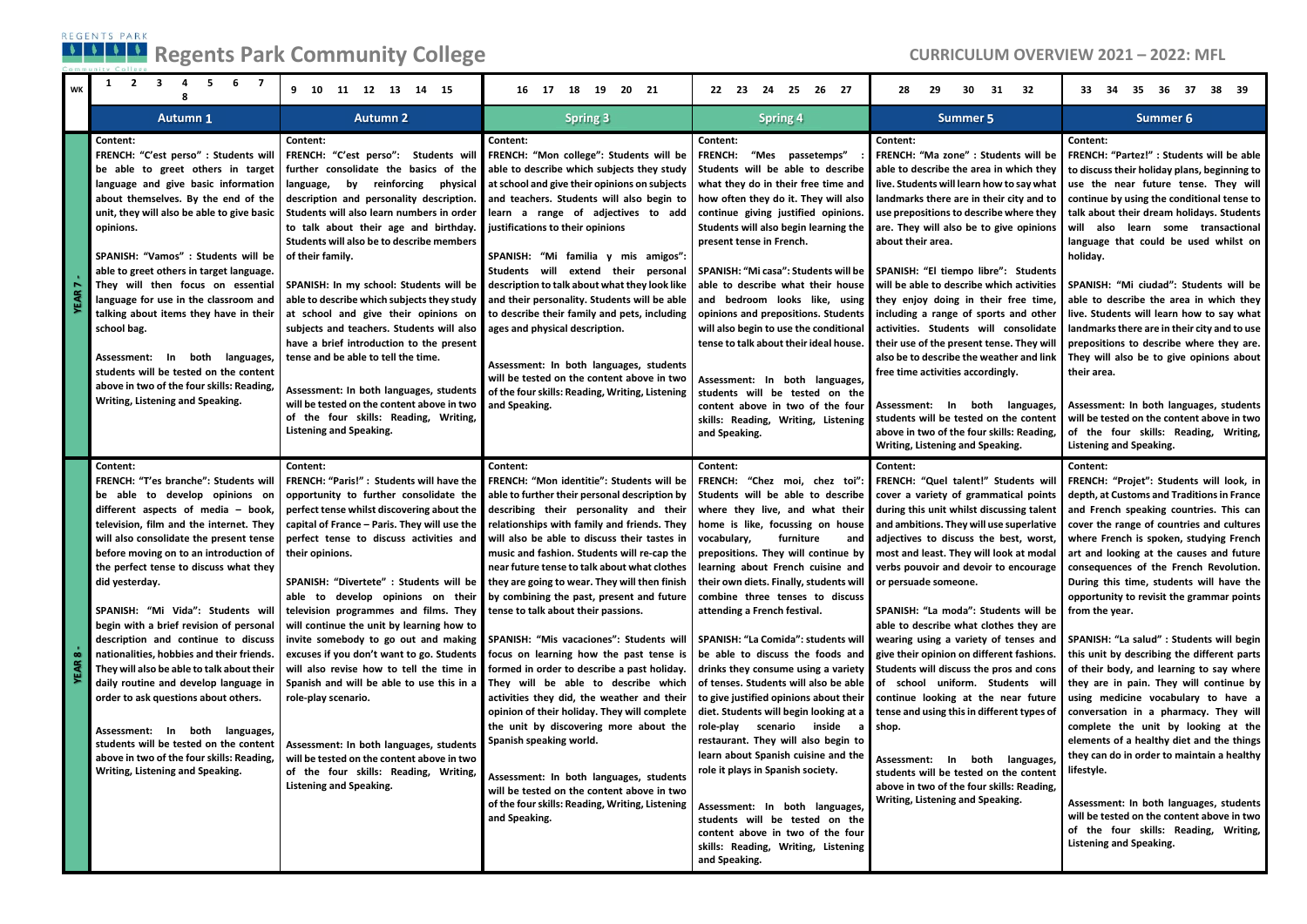| Content:<br>Content:<br>Content:<br>Content:<br>Content:<br>Content:<br><b>FRENCH &amp; SPANISH</b><br><b>FRENCH &amp; SPANISH</b><br><b>FRENCH &amp; SPANISH</b><br><b>FRENCH &amp; SPANISH</b><br><b>FRENCH &amp; SPANISH</b><br><b>GCSE THEME 1: Identity and Culture</b><br><b>GCSE THEME 2: Local, national,</b><br><b>GCSE THEME 1: Identity and Culture</b><br><b>GCSE THEME 3: Current and future</b><br><b>GCSE THEME 2: Local, national,</b><br>Me, my family and friends<br>international and global areas of interest<br>international and global areas of<br><b>Free-time activities</b><br>study<br>My studies<br>Home, Town, Neighbourhood and Region<br>interest<br>Students will re-visit family description<br>Students will re-visit the topics of music,<br><b>Travel and Tourism</b><br><b>Education post -16</b><br>Students will be able to describe, in<br>and use a variety of tenses to describe<br>cinema, television, food and eating out and<br>their relationships with others. They<br>sports. Students will be able to discuss<br>Students will be able to give strong<br>Students will be able to discuss their<br>further detail, their home and local area.<br>Students will use a variety of tenses to<br>their free-time hobbies using a variety of<br>opinions on their life at school and<br>will also explore the topic of marriage<br>recent and potential future holidays,<br>discuss what their area used to be like<br>tenses and adverbs. Students will also<br>and be able to give their opinion in<br>the school subjects they like or<br>using a wide variety of tenses. This will<br>target language. Students will also re-<br>and what it will be like in the future.<br>continue to discover the importance of<br>dislike. Students will be able to use<br>incorporate discussing the weather and<br>visit the topic of daily routine and<br>Students will be able to give a justified<br>food in the culture of the target language<br>a variety of tenses to discuss their<br>accommodation using the past and<br>understand how reflexive verbs are<br>school and will use expressions of<br>opinion about their area, and describe<br>and focus on the transactional language<br>imperfect tenses. Students will<br>needed to order food in a restaurant.<br>complete the unit by revising the<br>formed in a variety of tenses.<br>the activities one can do. To complete,<br>obligation to describe school rules.<br>o.<br>students will be able to debate the<br>conditional tense, and applying this<br>Assessment: In both languages,<br>Assessment: In both languages, students<br><b>Students will continue by discussing</b><br>when describing their dream holidays.<br>advantages and disadvantages of living in |                                              |
|------------------------------------------------------------------------------------------------------------------------------------------------------------------------------------------------------------------------------------------------------------------------------------------------------------------------------------------------------------------------------------------------------------------------------------------------------------------------------------------------------------------------------------------------------------------------------------------------------------------------------------------------------------------------------------------------------------------------------------------------------------------------------------------------------------------------------------------------------------------------------------------------------------------------------------------------------------------------------------------------------------------------------------------------------------------------------------------------------------------------------------------------------------------------------------------------------------------------------------------------------------------------------------------------------------------------------------------------------------------------------------------------------------------------------------------------------------------------------------------------------------------------------------------------------------------------------------------------------------------------------------------------------------------------------------------------------------------------------------------------------------------------------------------------------------------------------------------------------------------------------------------------------------------------------------------------------------------------------------------------------------------------------------------------------------------------------------------------------------------------------------------------------------------------------------------------------------------------------------------------------------------------------------------------------------------------------------------------------------------------------------------------------------------------------------------------------------------------------------------------------------------------------------------------------------------------------------------------------------------------------------------------------------------------------------------------------------------------------------------------------------------------------------|----------------------------------------------|
|                                                                                                                                                                                                                                                                                                                                                                                                                                                                                                                                                                                                                                                                                                                                                                                                                                                                                                                                                                                                                                                                                                                                                                                                                                                                                                                                                                                                                                                                                                                                                                                                                                                                                                                                                                                                                                                                                                                                                                                                                                                                                                                                                                                                                                                                                                                                                                                                                                                                                                                                                                                                                                                                                                                                                                                    |                                              |
|                                                                                                                                                                                                                                                                                                                                                                                                                                                                                                                                                                                                                                                                                                                                                                                                                                                                                                                                                                                                                                                                                                                                                                                                                                                                                                                                                                                                                                                                                                                                                                                                                                                                                                                                                                                                                                                                                                                                                                                                                                                                                                                                                                                                                                                                                                                                                                                                                                                                                                                                                                                                                                                                                                                                                                                    | <b>FRENCH &amp; SPANISH</b>                  |
|                                                                                                                                                                                                                                                                                                                                                                                                                                                                                                                                                                                                                                                                                                                                                                                                                                                                                                                                                                                                                                                                                                                                                                                                                                                                                                                                                                                                                                                                                                                                                                                                                                                                                                                                                                                                                                                                                                                                                                                                                                                                                                                                                                                                                                                                                                                                                                                                                                                                                                                                                                                                                                                                                                                                                                                    | <b>GCSE THEME 2: Local, national,</b>        |
|                                                                                                                                                                                                                                                                                                                                                                                                                                                                                                                                                                                                                                                                                                                                                                                                                                                                                                                                                                                                                                                                                                                                                                                                                                                                                                                                                                                                                                                                                                                                                                                                                                                                                                                                                                                                                                                                                                                                                                                                                                                                                                                                                                                                                                                                                                                                                                                                                                                                                                                                                                                                                                                                                                                                                                                    | international and global areas of interest   |
|                                                                                                                                                                                                                                                                                                                                                                                                                                                                                                                                                                                                                                                                                                                                                                                                                                                                                                                                                                                                                                                                                                                                                                                                                                                                                                                                                                                                                                                                                                                                                                                                                                                                                                                                                                                                                                                                                                                                                                                                                                                                                                                                                                                                                                                                                                                                                                                                                                                                                                                                                                                                                                                                                                                                                                                    | Global issues - the environment              |
|                                                                                                                                                                                                                                                                                                                                                                                                                                                                                                                                                                                                                                                                                                                                                                                                                                                                                                                                                                                                                                                                                                                                                                                                                                                                                                                                                                                                                                                                                                                                                                                                                                                                                                                                                                                                                                                                                                                                                                                                                                                                                                                                                                                                                                                                                                                                                                                                                                                                                                                                                                                                                                                                                                                                                                                    | Charity/ voluntary work                      |
|                                                                                                                                                                                                                                                                                                                                                                                                                                                                                                                                                                                                                                                                                                                                                                                                                                                                                                                                                                                                                                                                                                                                                                                                                                                                                                                                                                                                                                                                                                                                                                                                                                                                                                                                                                                                                                                                                                                                                                                                                                                                                                                                                                                                                                                                                                                                                                                                                                                                                                                                                                                                                                                                                                                                                                                    | <b>Poverty/homelessness</b>                  |
|                                                                                                                                                                                                                                                                                                                                                                                                                                                                                                                                                                                                                                                                                                                                                                                                                                                                                                                                                                                                                                                                                                                                                                                                                                                                                                                                                                                                                                                                                                                                                                                                                                                                                                                                                                                                                                                                                                                                                                                                                                                                                                                                                                                                                                                                                                                                                                                                                                                                                                                                                                                                                                                                                                                                                                                    |                                              |
|                                                                                                                                                                                                                                                                                                                                                                                                                                                                                                                                                                                                                                                                                                                                                                                                                                                                                                                                                                                                                                                                                                                                                                                                                                                                                                                                                                                                                                                                                                                                                                                                                                                                                                                                                                                                                                                                                                                                                                                                                                                                                                                                                                                                                                                                                                                                                                                                                                                                                                                                                                                                                                                                                                                                                                                    | Using a variety of tenses, students will be  |
|                                                                                                                                                                                                                                                                                                                                                                                                                                                                                                                                                                                                                                                                                                                                                                                                                                                                                                                                                                                                                                                                                                                                                                                                                                                                                                                                                                                                                                                                                                                                                                                                                                                                                                                                                                                                                                                                                                                                                                                                                                                                                                                                                                                                                                                                                                                                                                                                                                                                                                                                                                                                                                                                                                                                                                                    | able discuss the topic of recycling and talk |
|                                                                                                                                                                                                                                                                                                                                                                                                                                                                                                                                                                                                                                                                                                                                                                                                                                                                                                                                                                                                                                                                                                                                                                                                                                                                                                                                                                                                                                                                                                                                                                                                                                                                                                                                                                                                                                                                                                                                                                                                                                                                                                                                                                                                                                                                                                                                                                                                                                                                                                                                                                                                                                                                                                                                                                                    | about their own attitudes towards it.        |
|                                                                                                                                                                                                                                                                                                                                                                                                                                                                                                                                                                                                                                                                                                                                                                                                                                                                                                                                                                                                                                                                                                                                                                                                                                                                                                                                                                                                                                                                                                                                                                                                                                                                                                                                                                                                                                                                                                                                                                                                                                                                                                                                                                                                                                                                                                                                                                                                                                                                                                                                                                                                                                                                                                                                                                                    | Students will be able to use expressions     |
|                                                                                                                                                                                                                                                                                                                                                                                                                                                                                                                                                                                                                                                                                                                                                                                                                                                                                                                                                                                                                                                                                                                                                                                                                                                                                                                                                                                                                                                                                                                                                                                                                                                                                                                                                                                                                                                                                                                                                                                                                                                                                                                                                                                                                                                                                                                                                                                                                                                                                                                                                                                                                                                                                                                                                                                    | of obligation to discuss things we could     |
|                                                                                                                                                                                                                                                                                                                                                                                                                                                                                                                                                                                                                                                                                                                                                                                                                                                                                                                                                                                                                                                                                                                                                                                                                                                                                                                                                                                                                                                                                                                                                                                                                                                                                                                                                                                                                                                                                                                                                                                                                                                                                                                                                                                                                                                                                                                                                                                                                                                                                                                                                                                                                                                                                                                                                                                    | do in order to better protect the            |
|                                                                                                                                                                                                                                                                                                                                                                                                                                                                                                                                                                                                                                                                                                                                                                                                                                                                                                                                                                                                                                                                                                                                                                                                                                                                                                                                                                                                                                                                                                                                                                                                                                                                                                                                                                                                                                                                                                                                                                                                                                                                                                                                                                                                                                                                                                                                                                                                                                                                                                                                                                                                                                                                                                                                                                                    | environment. Furthermore, students will      |
|                                                                                                                                                                                                                                                                                                                                                                                                                                                                                                                                                                                                                                                                                                                                                                                                                                                                                                                                                                                                                                                                                                                                                                                                                                                                                                                                                                                                                                                                                                                                                                                                                                                                                                                                                                                                                                                                                                                                                                                                                                                                                                                                                                                                                                                                                                                                                                                                                                                                                                                                                                                                                                                                                                                                                                                    | be able to discuss wider global issues,      |
| students will be assessed in two of the<br>will be assessed in two of the four skills -<br>the city vs the countryside.<br>options post 16 and the pros and                                                                                                                                                                                                                                                                                                                                                                                                                                                                                                                                                                                                                                                                                                                                                                                                                                                                                                                                                                                                                                                                                                                                                                                                                                                                                                                                                                                                                                                                                                                                                                                                                                                                                                                                                                                                                                                                                                                                                                                                                                                                                                                                                                                                                                                                                                                                                                                                                                                                                                                                                                                                                        | such as global warming and things we         |
| four skills - Reading, Writing, Listening<br>Reading, Writing, Listening and Speaking.<br>Assessment: In both languages,<br>cons of going to university.                                                                                                                                                                                                                                                                                                                                                                                                                                                                                                                                                                                                                                                                                                                                                                                                                                                                                                                                                                                                                                                                                                                                                                                                                                                                                                                                                                                                                                                                                                                                                                                                                                                                                                                                                                                                                                                                                                                                                                                                                                                                                                                                                                                                                                                                                                                                                                                                                                                                                                                                                                                                                           | could do to prevent these. To complete       |
| and Speaking. These will replicate<br>students will be assessed in two of the<br>These will replicate elements of the real<br>Students will be able to understand<br>Assessment: In both languages, students                                                                                                                                                                                                                                                                                                                                                                                                                                                                                                                                                                                                                                                                                                                                                                                                                                                                                                                                                                                                                                                                                                                                                                                                                                                                                                                                                                                                                                                                                                                                                                                                                                                                                                                                                                                                                                                                                                                                                                                                                                                                                                                                                                                                                                                                                                                                                                                                                                                                                                                                                                       | this unit, students will investigate the     |
| elements of the real exams as closely<br>and write their own CV's and use<br>four skills - Reading, Writing, Listening<br>exams as closely as possible.<br>will be assessed in two of the four skills -                                                                                                                                                                                                                                                                                                                                                                                                                                                                                                                                                                                                                                                                                                                                                                                                                                                                                                                                                                                                                                                                                                                                                                                                                                                                                                                                                                                                                                                                                                                                                                                                                                                                                                                                                                                                                                                                                                                                                                                                                                                                                                                                                                                                                                                                                                                                                                                                                                                                                                                                                                            | topic of poverty and homelessness and        |
| as possible.<br>the conditional tense to talk about<br>and Speaking. These will replicate<br>Reading, Writing, Listening and Speaking.                                                                                                                                                                                                                                                                                                                                                                                                                                                                                                                                                                                                                                                                                                                                                                                                                                                                                                                                                                                                                                                                                                                                                                                                                                                                                                                                                                                                                                                                                                                                                                                                                                                                                                                                                                                                                                                                                                                                                                                                                                                                                                                                                                                                                                                                                                                                                                                                                                                                                                                                                                                                                                             | voluntary and charity work.                  |
| which jobs they would like to do in<br>elements of the real exams as closely<br>These will replicate elements of the real                                                                                                                                                                                                                                                                                                                                                                                                                                                                                                                                                                                                                                                                                                                                                                                                                                                                                                                                                                                                                                                                                                                                                                                                                                                                                                                                                                                                                                                                                                                                                                                                                                                                                                                                                                                                                                                                                                                                                                                                                                                                                                                                                                                                                                                                                                                                                                                                                                                                                                                                                                                                                                                          |                                              |
| the future.<br>as possible.<br>exams as closely as possible.                                                                                                                                                                                                                                                                                                                                                                                                                                                                                                                                                                                                                                                                                                                                                                                                                                                                                                                                                                                                                                                                                                                                                                                                                                                                                                                                                                                                                                                                                                                                                                                                                                                                                                                                                                                                                                                                                                                                                                                                                                                                                                                                                                                                                                                                                                                                                                                                                                                                                                                                                                                                                                                                                                                       |                                              |
|                                                                                                                                                                                                                                                                                                                                                                                                                                                                                                                                                                                                                                                                                                                                                                                                                                                                                                                                                                                                                                                                                                                                                                                                                                                                                                                                                                                                                                                                                                                                                                                                                                                                                                                                                                                                                                                                                                                                                                                                                                                                                                                                                                                                                                                                                                                                                                                                                                                                                                                                                                                                                                                                                                                                                                                    | Assessment: In both languages, students      |
|                                                                                                                                                                                                                                                                                                                                                                                                                                                                                                                                                                                                                                                                                                                                                                                                                                                                                                                                                                                                                                                                                                                                                                                                                                                                                                                                                                                                                                                                                                                                                                                                                                                                                                                                                                                                                                                                                                                                                                                                                                                                                                                                                                                                                                                                                                                                                                                                                                                                                                                                                                                                                                                                                                                                                                                    | will be assessed in two of the four skills - |
| <b>Assessment: Students will complete</b>                                                                                                                                                                                                                                                                                                                                                                                                                                                                                                                                                                                                                                                                                                                                                                                                                                                                                                                                                                                                                                                                                                                                                                                                                                                                                                                                                                                                                                                                                                                                                                                                                                                                                                                                                                                                                                                                                                                                                                                                                                                                                                                                                                                                                                                                                                                                                                                                                                                                                                                                                                                                                                                                                                                                          | Reading, Writing, Listening and Speaking.    |
| a full mock at the end of this term,                                                                                                                                                                                                                                                                                                                                                                                                                                                                                                                                                                                                                                                                                                                                                                                                                                                                                                                                                                                                                                                                                                                                                                                                                                                                                                                                                                                                                                                                                                                                                                                                                                                                                                                                                                                                                                                                                                                                                                                                                                                                                                                                                                                                                                                                                                                                                                                                                                                                                                                                                                                                                                                                                                                                               | These will replicate elements of the real    |
| completing all 4 exams: Speaking,                                                                                                                                                                                                                                                                                                                                                                                                                                                                                                                                                                                                                                                                                                                                                                                                                                                                                                                                                                                                                                                                                                                                                                                                                                                                                                                                                                                                                                                                                                                                                                                                                                                                                                                                                                                                                                                                                                                                                                                                                                                                                                                                                                                                                                                                                                                                                                                                                                                                                                                                                                                                                                                                                                                                                  | exams as closely as possible.                |
| Reading, Writing and Listening.                                                                                                                                                                                                                                                                                                                                                                                                                                                                                                                                                                                                                                                                                                                                                                                                                                                                                                                                                                                                                                                                                                                                                                                                                                                                                                                                                                                                                                                                                                                                                                                                                                                                                                                                                                                                                                                                                                                                                                                                                                                                                                                                                                                                                                                                                                                                                                                                                                                                                                                                                                                                                                                                                                                                                    |                                              |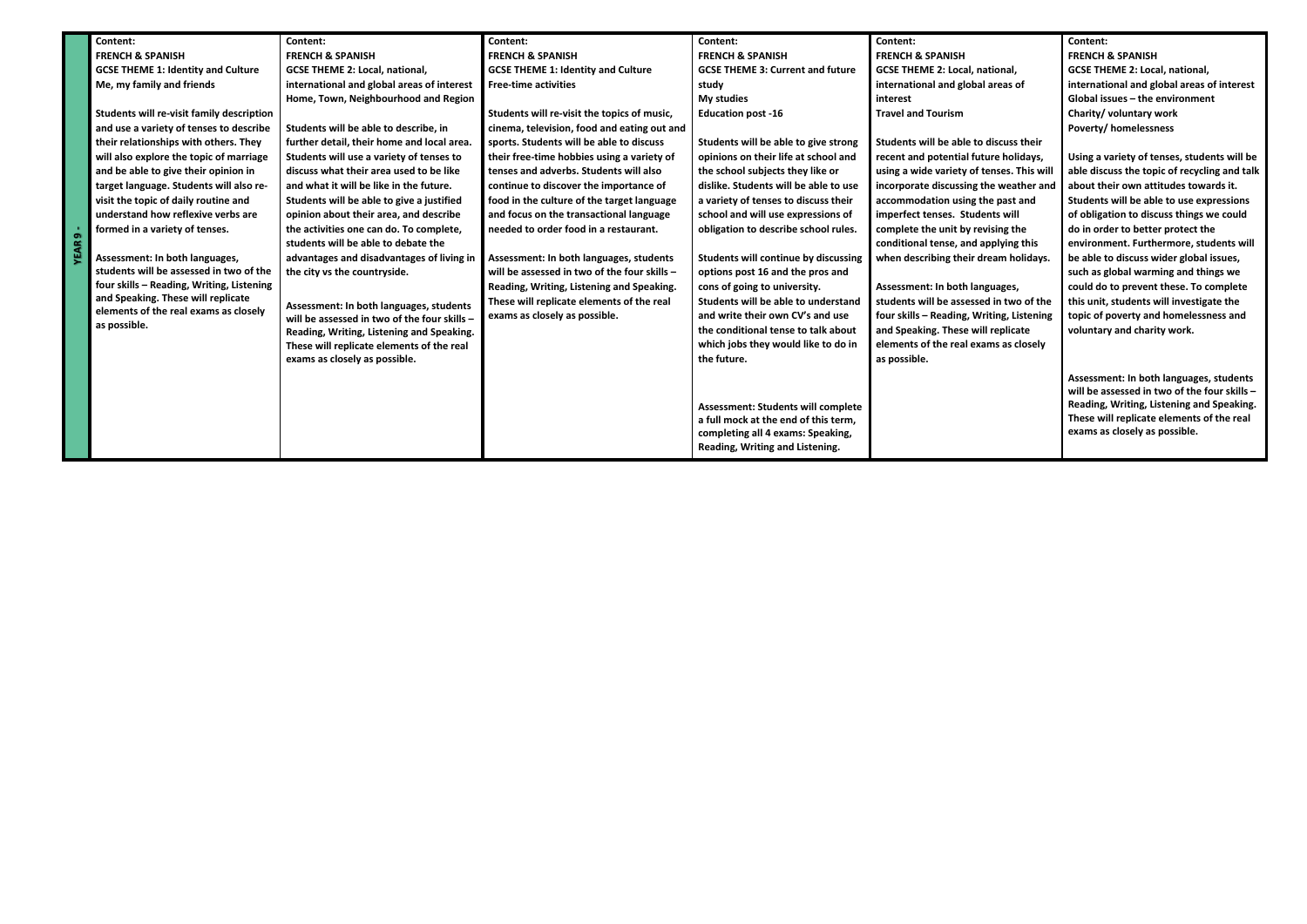|  | Content:                                  | Content:                                      | Content:                                      | Content:                               | Content:                                      | Content:                                         |
|--|-------------------------------------------|-----------------------------------------------|-----------------------------------------------|----------------------------------------|-----------------------------------------------|--------------------------------------------------|
|  | <b>FRENCH &amp; SPANISH</b>               | <b>FRENCH &amp; SPANISH</b>                   | <b>FRENCH &amp; SPANISH</b>                   | <b>FRENCH &amp; SPANISH</b>            | <b>FRENCH &amp; SPANISH</b>                   | <b>FRENCH &amp; SPANISH</b>                      |
|  | <b>GCSE THEME 2: Local, national,</b>     | <b>GCSE THEME 3: Current and future study</b> | <b>GCSE THEME 1: Identity and Culture</b>     | <b>GCSE THEME 2: Local, national,</b>  | <b>GCSE THEME 1: Identity and Culture</b>     | <b>GCSE THEME 1: Identity and Culture</b>        |
|  | international and global areas of         | My studies                                    | Technology in everyday life                   | international and global areas of      | Social Issues - Healthy Living                | Me, my family and friends                        |
|  | interest                                  | <b>Education post -16</b>                     |                                               | interest                               | - Customs and Festivals                       |                                                  |
|  | Global issues - the environment           |                                               | Students will look at the topic of internet   | Home, Town, Neighbourhood and          |                                               | <b>Students will re-visit family description</b> |
|  | Charity/ voluntary work                   | Students will be able to give strong          | and social media, they will be able to give   | Region                                 | Students will re-visit vocabulary             | and use a variety of tenses to describe          |
|  | <b>Poverty/ homelessness</b>              | opinions on their life at school and the      | their opinion about the risks of being        |                                        | around the topic of food and discuss          | their relationships with others. They will       |
|  |                                           | school subjects they like or dislike.         | online. Students will also be able to discuss | Students will be able to describe, in  | the elements of a healthy diet.               | also explore the topic of marriage and be        |
|  | Using a variety of tenses, students will  | Students will be able to use a variety of     | how frequently they use different items of    | further detail, their home and local   | Students will use the imperfect and           | able to give their opinion in target             |
|  | be able discuss the topic of recycling    | tenses to discuss their school and will use   | technology. Students will also study the      | area. Students will use a variety of   | conditional tense to discuss their past       | language. Students will also re-visit the        |
|  | and talk about their own attitudes        | expressions of obligation to describe         | imperfect tense to describe how               | tenses to discuss what their area      | diet and ways to improve in the future.       | topic of daily routine and understand how        |
|  | towards it. Students will be able to use  | school rules.                                 | technology has evolved.                       | used to be like and what it will be    | Students will also discuss the impact of      | reflexive verbs are formed in a variety of       |
|  | expressions of obligation to discuss      |                                               |                                               | like in the future. Students will be   | smoking, drugs and alcohol.                   | tenses.                                          |
|  | things we could do in order to better     | Students will continue by discussing          | Assessment: In both languages, students       | able to give a justified opinion       |                                               |                                                  |
|  | protect the environment.                  | options post 16 and the pros and cons of      | will be assessed in two of the four skills -  | about their area, and describe the     | Students will then continue to study          | Assessment: In both languages, students          |
|  | Furthermore, students will be able to     | going to university. Students will be able    | Reading, Writing, Listening and Speaking.     | activities one can do. To complete,    | <b>Customs and Festivals in the countries</b> | will be assessed in two of the four skills -     |
|  | discuss wider global issues, such as      | to understand and write their own CV's        | These will replicate elements of the real     | students will be able to debate the    | where either French or Spanish is             | Reading, Writing, Listening and Speaking.        |
|  | global warming and things we could do     | and use the conditional tense to talk         | exams as closely as possible.                 | advantages and disadvantages of        | spoken, focussing on key cultural             | These will replicate elements of the real        |
|  | to prevent these. To complete this        | about which jobs they would like to do in     |                                               | living in the city vs the countryside. | differences between Britain and there.        | exams as closely as possible.                    |
|  | unit, students will investigate the topic | the future.                                   |                                               |                                        | Students will also revise the past tense      |                                                  |
|  | of poverty and homelessness and           |                                               |                                               | Assessment: In both languages,         | during this unit.                             |                                                  |
|  | voluntary and charity work.               |                                               |                                               | students will be assessed in two of    |                                               |                                                  |
|  |                                           | Assessment: Students will complete a full     |                                               | the four skills - Reading, Writing,    | Assessment: In both languages,                |                                                  |
|  |                                           | mock at the end of this term, completing      |                                               | Listening and Speaking. These will     | students will be assessed in two of the       |                                                  |
|  | Assessment: In both languages,            | all 4 exams: Speaking, Reading, Writing       |                                               | replicate elements of the real         | four skills - Reading, Writing, Listening     |                                                  |
|  | students will be assessed in two of the   | and Listening.                                |                                               | exams as closely as possible.          | and Speaking. These will replicate            |                                                  |
|  | four skills - Reading, Writing, Listening |                                               |                                               |                                        | elements of the real exams as closely         |                                                  |
|  | and Speaking. These will replicate        |                                               |                                               |                                        | as possible.                                  |                                                  |
|  | elements of the real exams as closely     |                                               |                                               |                                        |                                               |                                                  |
|  | as possible.                              |                                               |                                               |                                        |                                               |                                                  |